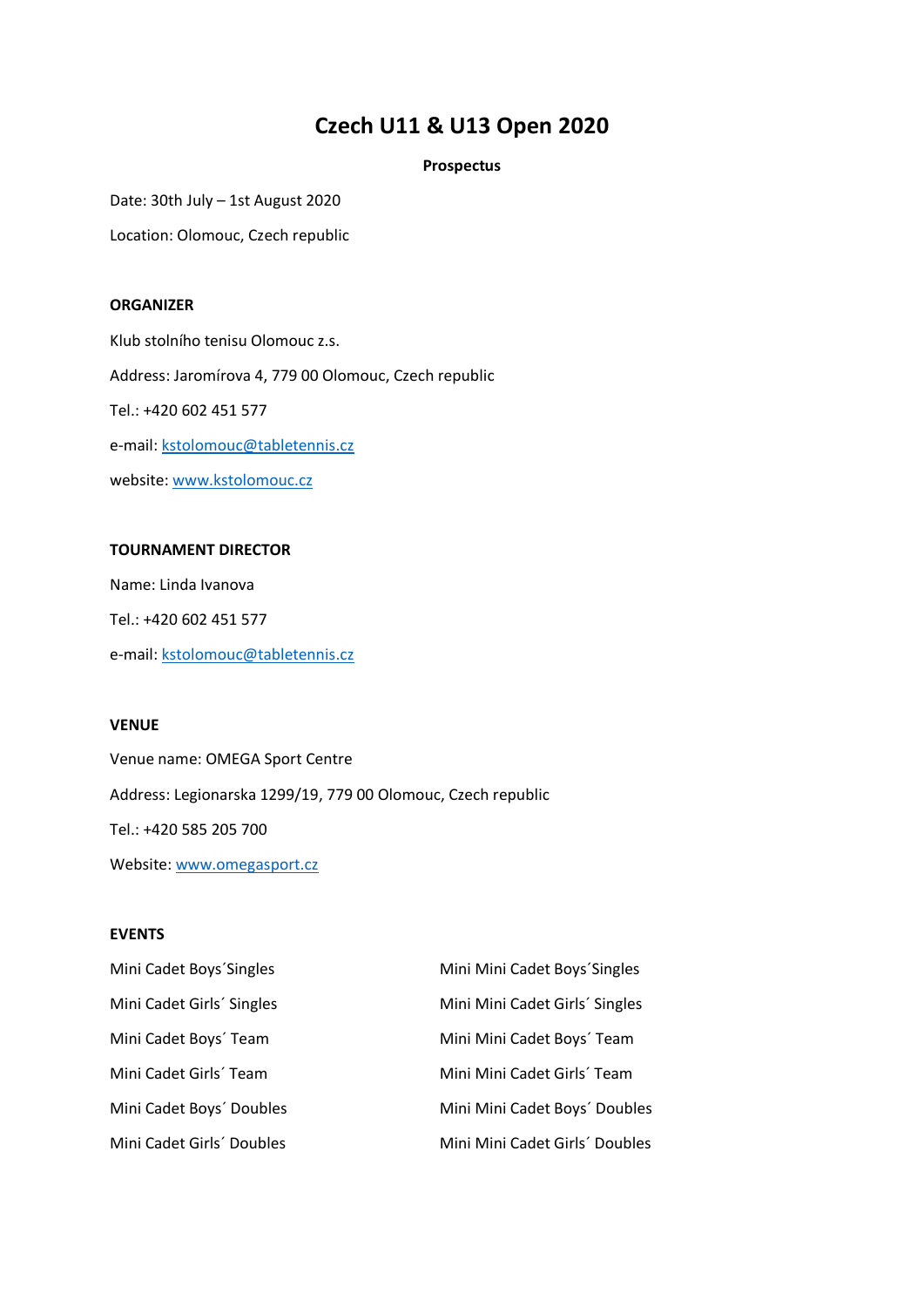## **ELIGIBILITY FOR 2020**

Mini Cadet Events: Born on or after January 1st 2007 Mini Mini Cadet Events: Born on or after January 1st 2009

#### **PRELIMINARY SCHEDULE**

| 30th July  | Team Events                                         |
|------------|-----------------------------------------------------|
| 31st July  | Team Events + Individual Events (singles + doubles) |
| 1st August | Individual Events (singles + doubles)               |

## **SYSTEM OF PLAY**

Singles events will be played in two stages, all matches best of 5 games.

Team events will be played in two stages, all matches best of 5 games. They will be played on Corbillon Cup System.

Doubles will be played in KO basis, all matches best of 5 games.

If schedule permits, consolation will be played.

#### **SEEDING LIST**

The last available World Ranking will be used for seeding purposes. Ranking of each country will be taken in account if necessary.

#### **EQUIPMENT**

Tables: Joola 3000 SC blue

Balls: JOOLA white

Floor: indoor tennis covering blue

## **HOSPITALITY**

Option 1

Accreditation fee payment without hospitality.

In case the participants choose Option 1 the Organizers will not offer an official hospitality package. The participants have to look after their own accommodation and meals. The participants will only pay the accreditation fee.

Accreditation fee for the players is fixed to 100 EUR.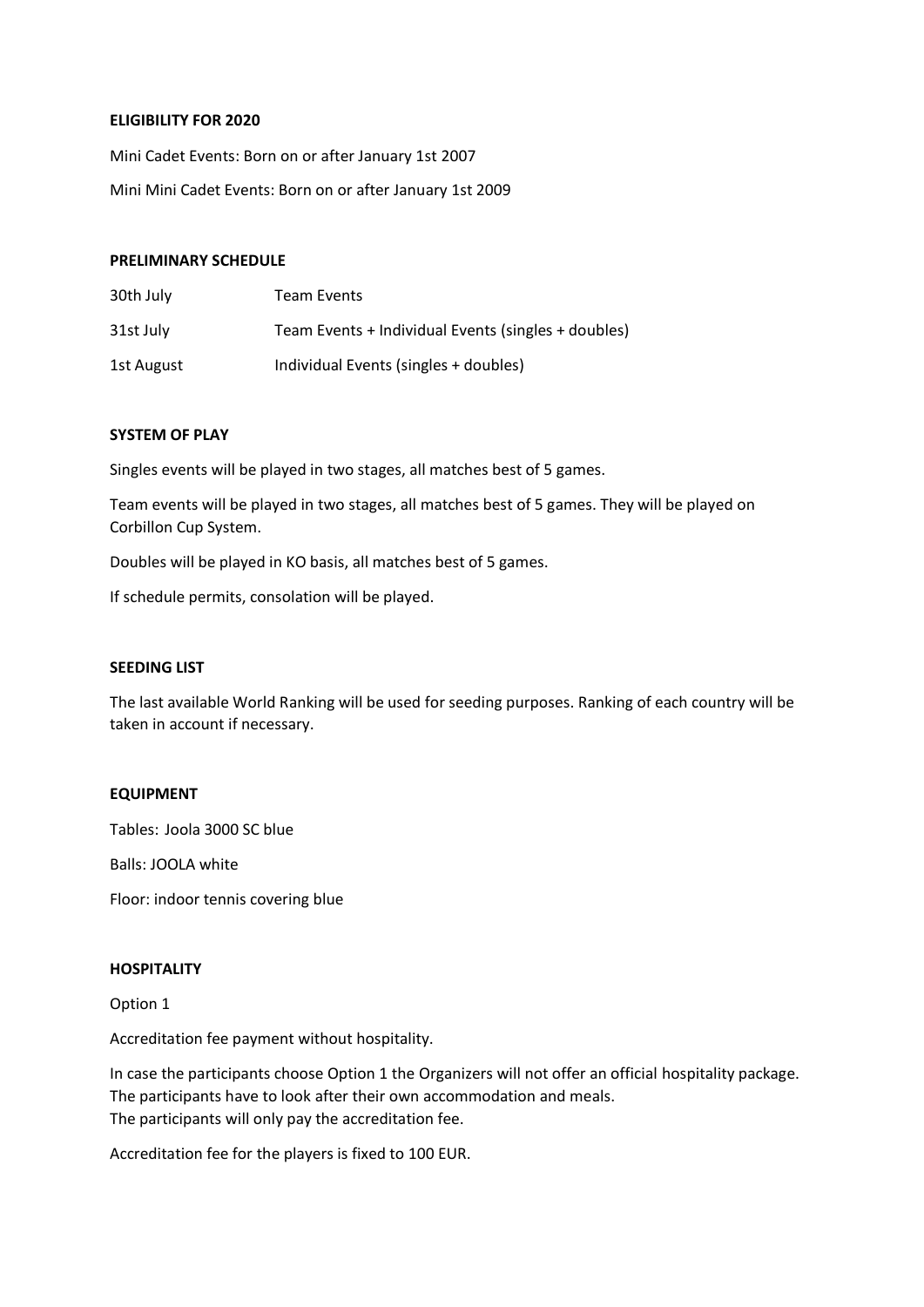## Option 2

The official hospitality packages includes accommodation, full board, practise at TT International Camp/entry fee at Czech U11 & U13 Open.

Hotel NH Collection Olomouc Congress\*\*\*\*\* Address: Legionarska 21, 779 00 Olomouc Tel.: +420 585 575 111 Website: www.nh-olomouc.eu Single room per person per night 98 EUR Double room per person per night 62 EUR Tripple room per person per night 50 EUR The number of rooms is limited .

## **TRANSPORTATION**

The nearest airports are:

Leos Janacek Ostrava Airport

Brno Airport

Vaclav Havel Prague Airport

## **ACCOMMODATION CANCELLATION**

For room cancellation after July 1st July 2019 the entering associations/clubs will be charged with 100 EUR per cancelled person.

# **ACCREDITATION**

Date: 29th July 2020 17:00 – 20:00 (Team Events) 31st July 2020 9:00 – 11:00 (Individual Events) Place: OMEGA Sport Centre

## **DEADLINES**

Final entry form: 26th June 2020

Payment deadline: 30th June 2020